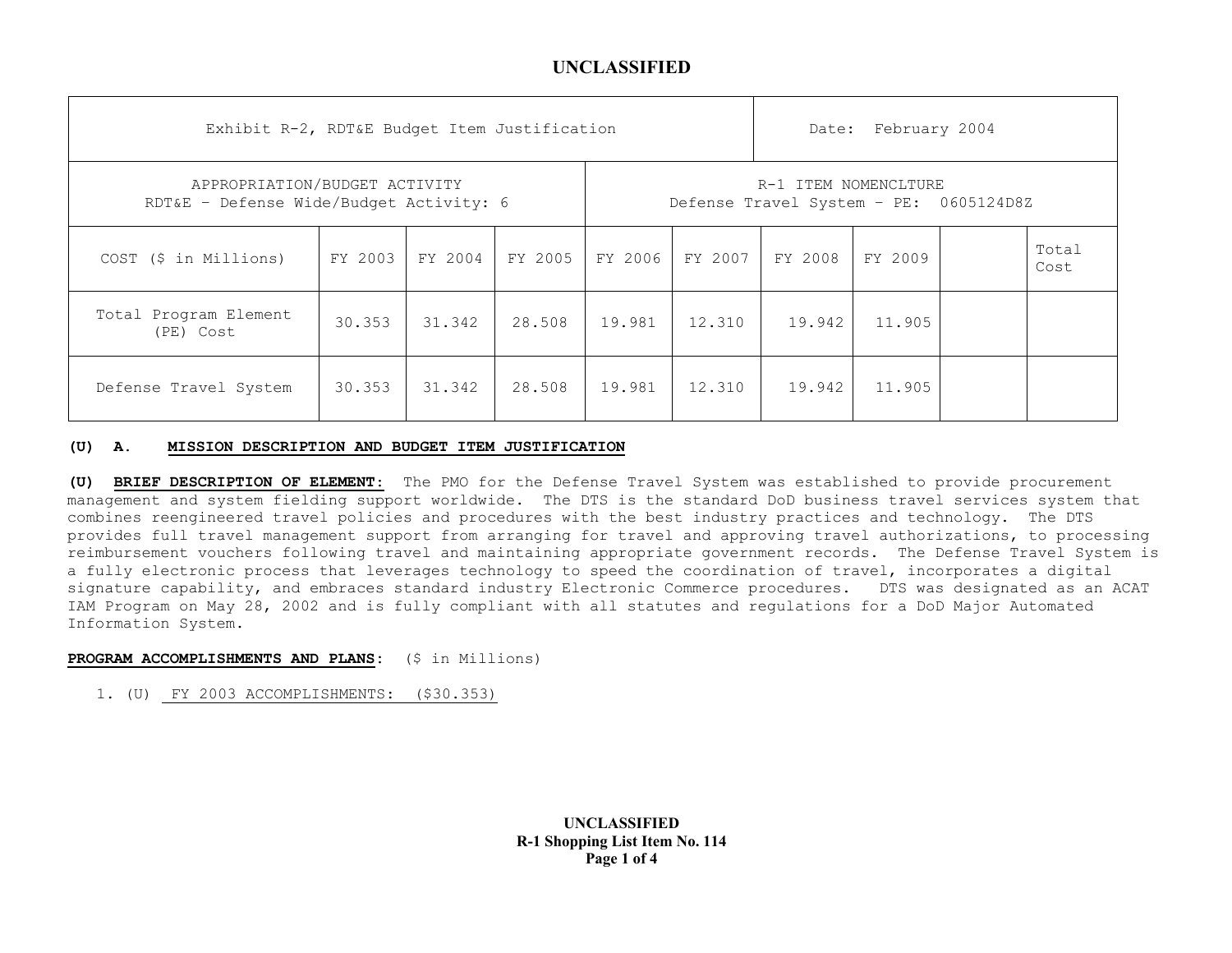| Exhibit R-2, RDT&E Budget Item Justification | Date: February 2004                    |
|----------------------------------------------|----------------------------------------|
| APPROPRIATION/BUDGET ACTIVITY                | R-1 ITEM NOMENCLTURE                   |
| RDT&E - Defense Wide/Budget Activity: 6      | Defense Travel System - PE: 0605124D8Z |

#### **PROGRAM ACCOMPLISHMENTS AND PLANS**: (Continued)

- (\$11.936) Continue development, test, and integration of DADS interfaces and software releases, DADS system changes, MIS Archive, development of Interface Control Documents and Memorandums of Agreement (MOA) .
- (\$.097) DTS security requirement risk assessment, compliance validation, and PKI certification.
- (\$11.973) Complete Jefferson software release development and testing. Start Madison software release development.
- (\$3.735) Engineering Support.
- $(5.414)$ Continued development of the MIS/Archive for electronic storage of travel records.
- (\$2.198) DEBX to DADS mapping.

### 2. (U) FY2004 PLANS: (\$31.342)

- (\$6.793) Continue development, test, and integration of DADS interfaces and software releases, DADS system changes, MIS Archive, development of Interface Control Document and Memorandums of Agreement (MOA).
- (\$20.500) Complete Madison software release development and testing. Start Monroe software release development.

### **UNCLASSIFIED R-1 Shopping List Item No. 114 Page 2 of 4**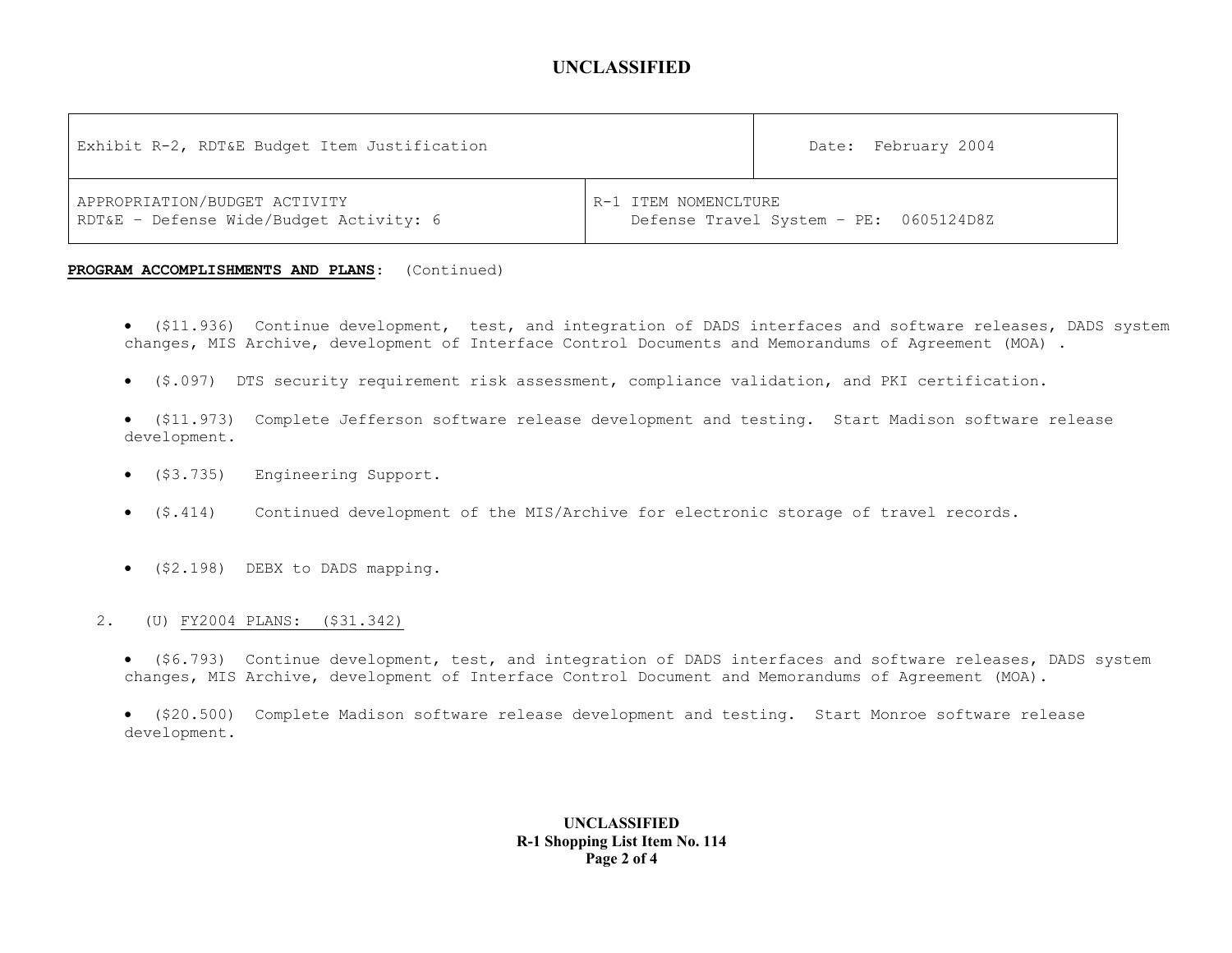| Exhibit R-2, RDT&E Budget Item Justification                             |                                                                | Date: February 2004 |
|--------------------------------------------------------------------------|----------------------------------------------------------------|---------------------|
| APPROPRIATION/BUDGET ACTIVITY<br>RDT&E - Defense Wide/Budget Activity: 6 | R-1 ITEM NOMENCLTURE<br>Defense Travel System - PE: 0605124D8Z |                     |

#### **PROGRAM ACCOMPLISHMENTS AND PLANS**: (Continued)

- (\$2.888) Engineering Support.
- $\bullet$  (\$.270) DTS ST&E
- (\$.891) DEBX to DADS mapping.
- 3. (U) FY2005 PLANS (\$28.508):

• (\$6.988) Continue development, test, and integration of DADS interfaces and software releases, DADS system changes, MIS Archive, development of Interface Control Document and Memorandums of Agreement (MOA).

• (\$16.934) Complete Monroe software release development and testing. Start Q. Adams software release development.

- (\$2.890) Engineering Support.
- (\$.270) DTS ST&E
- (\$1.426) DEBX to DADS mapping.

| (U) | В. | PROGRAM CHANGE SUMMARY:              | FY2003 | FY2004 | FY2005 | Cost to Complete |
|-----|----|--------------------------------------|--------|--------|--------|------------------|
|     |    | (U) FY 2004/2005 President's Budget: | 30.353 | 31.806 | 28.576 | Continuing       |
|     |    | (U) FY 2005 Budget Estimates:        | 30.353 | 31.342 | 28.508 | Continuing       |
|     |    | (U) Total Adjustments:               |        | .464   | .068   |                  |

### **UNCLASSIFIED R-1 Shopping List Item No. 114 Page 3 of 4**